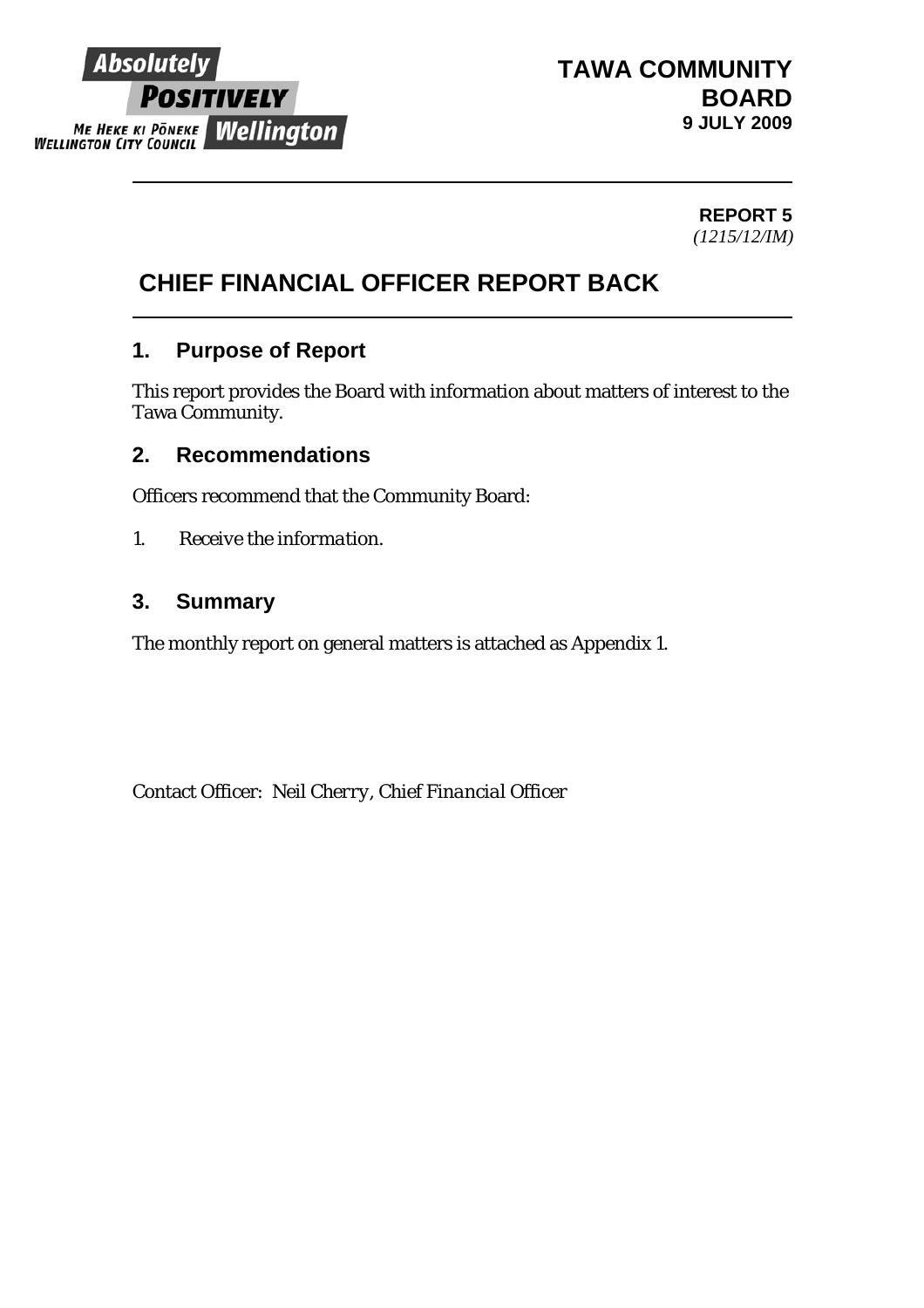### **City Housing 2009 Rent Review**

City Housing issued 1645 rent increase notices on 26 June 2009. These give the statutory 60 days notice (required under the Residential Tenancies Act 1986) of the annual rent review that comes into effect on the first Monday in September.

City Housing has an agreement to inform the Tawa Community Board of rent increases at 'Lyndhurst Terrace Flats' which were originally intended for elderly residents of Tawa Borough. Tenants aged 80 years and over are exempt from rent increases. The 2009 Rent Review will result in four Lyndhurst Terrace tenants receiving \$7.00 increases, from \$101.50 to \$108.50 per week, and seven tenants having a zero increase.

Council's valuers completed an assessment of a representative sample of properties earlier in the year. They advised that:

- while home loan affordability has improved many first home buyers are feeling the pressure of requiring greater capital deposits forcing some households to remain in the rental market. As a result, rentals have continued to grow in the Wellington market
- standalone house rentals have increased at a greater rate than flat or unit rentals. This is again likely to have been caused by more families renting as house buying become increasingly inaccessible
- transport costs are a key factor in where people wish to locate. Rentals in inner city suburbs are, in general, increasing faster than outer suburbs with greater commuting requirements.

This has resulted in modest increases for most property types in most locations across the Council's portfolio. The Council has policy settings that mean; no increases for tenants over 80 years of age, the maximum increase for a single person is \$20.00 per week and the maximum increase for a family is \$30.00 per week.

The following table shows average actual percentage increases by property type when the 2009 rents come into effect in September. Individual circumstance will mean that actual rent changes may differ from these averages.

| 3.22% | <b>Bedsit</b> |
|-------|---------------|
| 3.11% | 1 Bedroom     |
| 4.49% | 2 Bedroom     |
| 5.37% | 3 Bedroom     |
| 7.08% | 4 Bedroom     |
| 2.7%  | 5 Bedroom     |
| 5.12% | 6 Bedroom     |

The rent increase notice includes information for tenants to check their support entitlements with Work and Income and information about Council's Affordable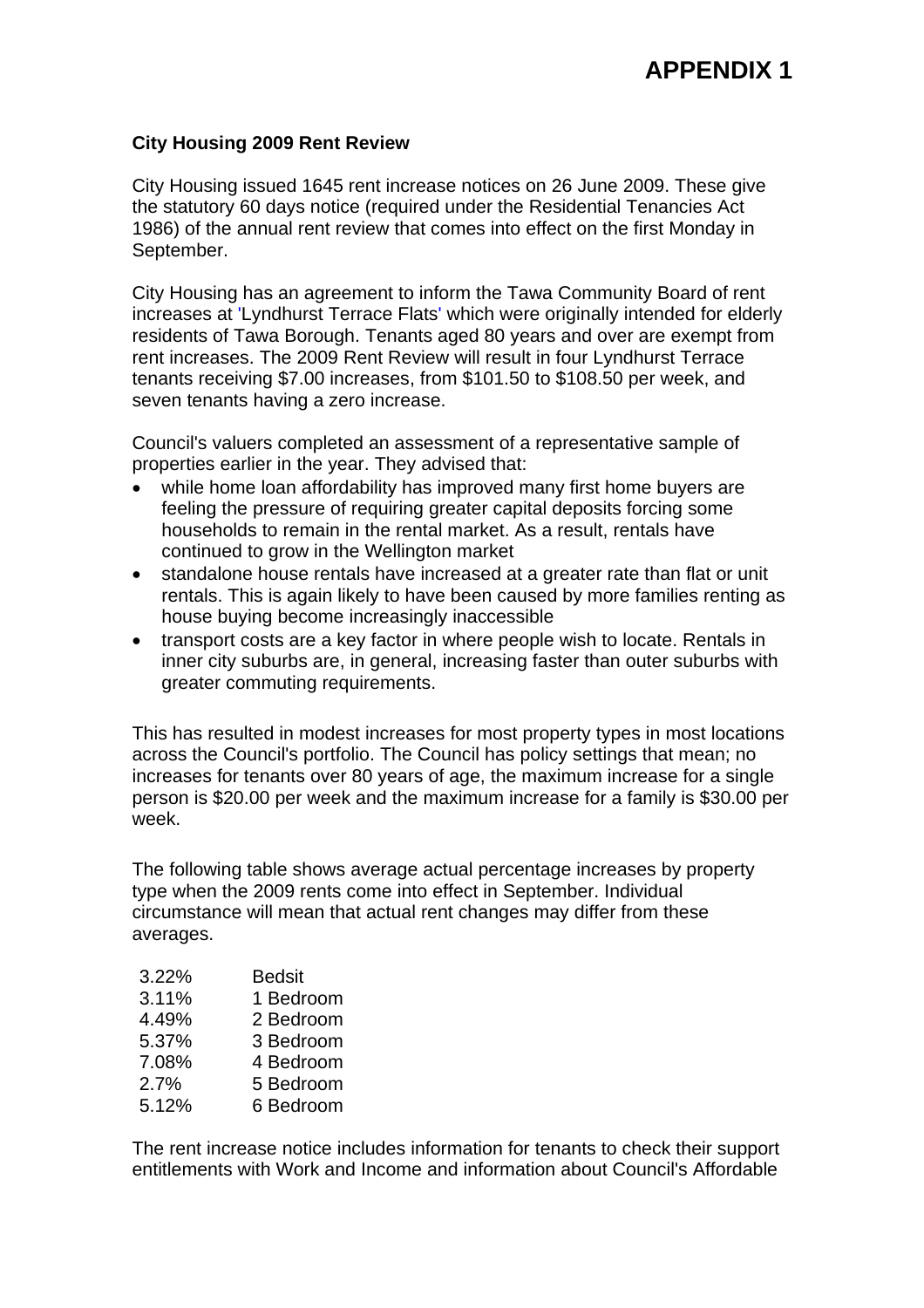## **APPENDIX 1**

Rent Limit subsidy. For most tenants 70% of their rent increase should be covered by increased Accommodation Supplement entitlement.

### **Submission to the Remuneration Authority – Mileage Allowances**

At its June meeting the Board agreed in principle with the draft Council submission on the Payment of Mileage Allowances for Elected Members. There was one dissenting vote to the resolution passed. Following the June meeting the views of the Board was passed back to Council for consideration as part of its deliberations on the proposed final submission. The proposed final submission was considered at the Council meeting on 29 June 2009. At that meeting the Council agreed that the proposed submission be forwarded to the Remuneration Authority. The recommendations set out in the submission were the same as those considered by the Board at its June meeting. There were no substantive amendments made to the draft submission. As part of its submission the Council supported the Remuneration Authority's intention of delaying the introduction of any changes until after the 2010 local authority elections.

### **2009 – 2019 Long Term Council Community Plan**

Council Officers have provided regular updates on the development of the Council's 2009 – 2019 Long Term Council Community Plan (LTCCP). The Strategy and Policy Committee considered the results of submissions and feedback on the draft LTCCP at its meeting on 16 June 2009. The Committee proposed a number of substantive changes to the draft LTCCP. On 29 June 2009 Council formally adopted the updated LTCCP and struck the rates for the 2009/10 rating year. Significant matters for the Board to note include:

- The Council approved an increase in the average real rates funding requirement of 3.27%. The real rates funding requirement is calculated after taking into account growth in the capital value of the city of 1.2%.
- The Council approved a reduction in the General Rate differential from 3.8 in 2008/09 to 3.45 in 2009/10.
- The Tawa Driveways levy was increased from a fixed amount of \$100 per driveway to \$150 per driveway. The funding provides for a planned increase in maintenance over the next few years. The Board had previously expressed its support for the proposed increase.
- The LTCCP sets out a programme of work to facilitate the establishment of the Porirua Stream Walkway and cycleway in Tawa. It also sets out a proposed review of reserve land requirements in the northern suburbs around Grenada North, Lincolnshire Farm and Stebbings Valley.
- The LTCCP includes the programme of work to complete the Indoor Community Sports Centre at Cobham Park.